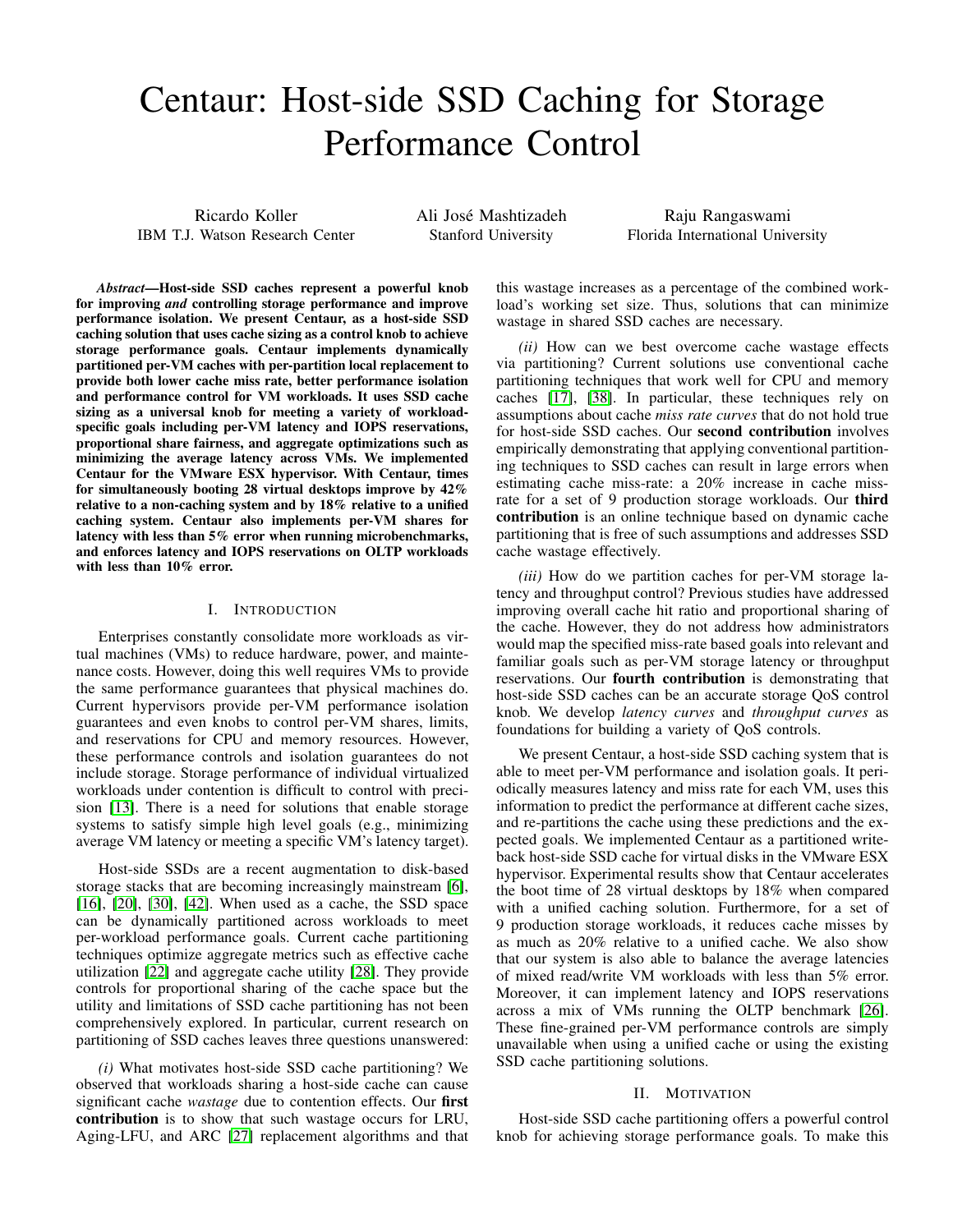

<span id="page-1-0"></span>Fig. 1. Working set sizes and wastage. Curves  $a$  and  $b$  are the MRCs of two workloads and combined is the MRC obtained when both a and b run together.

argument, we show that sizing an SSD cache (or a cache partition) can be used to control per-VM latency and throughput. Second, we show that shared SSD caches must be partitioned to avoid cache wastage due to contention effects that are otherwise incurred by unified caches.

#### *A. Cache Size as a QoS Control Knob*

To motivate cache size as a QoS knob, we designed a simple experiment to determine if we can control the average IO latency of a workload by varying the size of its hostside SSD cache. We created a workload to access a 10 GB file from a 10K RPM disk using four patterns: randomreads, random-writes, sequential-reads and sequential-writes. The SSD cache implements a write-back, write-allocate, Adaptive Replacement Cache (ARC) [\[27\]](#page-9-8) algorithm with 4 KB requests for the random workloads and 128 KB requests for the sequential ones. For all cases, the average IO latency decreases monotonically with increase in cache size in the range of at least 2 ms to at most 7 ms in all four cases. This experiment supports the use of host-side SSD cache size for storage QoS control. Later, we discuss how carefully partitioning an SSD cache across VMs can be used effectively for meeting a variety of workload-specific goals. We show that such goals can be fairly broad and include per-VM latency and IOPS reservations, proportional share fairness, and aggregate optimizations such as minimizing the average latency across all VMs.

#### *B. Wastage in Unified Caches*

High performance storage caches are expensive and are typically sized to hold the working set of the workload. We define the working set size (WSS) as the size beyond which any increase in cache size does not reduce the miss rate. A common method to estimate a workload's working set size is using a miss rate curve (MRC) as in Figure [1.](#page-1-0) Given the MRC, a storage cache can be provisioned to match the working set size. This approach works well when a single workload uses the cache exclusively. However, when multiple workloads share a storage cache, it does not.

We replayed the *webresearch* and *webusers* production traces published previously [\[41\]](#page-9-12) for half an hour on a warmedup, aging-LFU cache simulator, first individually and then simultaneously. Figure [1](#page-1-0) illustrates how the MRCs of two workloads is not adequate for computing the combined cache requirement of two workloads. The caching system uses a unified cache replacement policy at the hypervisor level that is not aware of individual workloads. One would expect the combined workload to have a WSS equal to the sum of the individual WSS. However, the real WSS is 23 MB (almost 10 %) more than the expected 246 MB. We term this additional cache requirement as wastage.

To better quantify wastage with host-side SSD caches, we replayed a three-hour segment from eight production workload traces [\[41\]](#page-9-12). Individual and time-stamp based combinations of these workloads were replayed on simulators using the LRU, aging-LFU, and ARC [\[27\]](#page-9-8) replacement policies with cache lines of 4 KB (typical file block size). Figure [2](#page-2-0) uncovers a troubling phenomenon—the induced cache wastage (as a fraction of the combined workloads working set) increases as more workloads are made to share the cache. Given the high consolidation ratios in today's virtualized systems  $(50:1,$ 100:1), wastage would represent a significant portion of the cache space requirements.

To overcome the cache wastage effects incurred when multiple workloads access a unified cache, Centaur adopts per-workload partitioning of the host-side SSD cache. While previous work implicitly chose to partition a shared host-side SSD cache and applied conventional techniques for partitioning [\[22\]](#page-9-6), [\[28\]](#page-9-7), this work provides the foundations for doing so with host-side SSD caches.

#### III. CENTAUR OVERVIEW

A Centaur-enabled hypervisor manages host-side SSDs as a cache resource to be used within each VM's storage access path. The managed element in Centaur is the set of VMs, and the autonomic manager is a high-level process that monitors the VMs and configures their SSD cache allocations. Individual VMs store their file systems as distinct files managed by the hypervisor. An administrator would assign some or all virtual disks to SSDs for caching and specify performance goals on a per-VM basis. Hypervisors, upon the direction of the autonomic manager, control the storage performance of individual VMs by increasing or decreasing the cache space assigned to each VM to meet administrator goals. Further, unlike previous solutions for CPU caches that continuously repartition the cache [\[40\]](#page-9-13), SSD cache partitions in Centaur are only periodically resized by the *global scheduler* to adapt to stable changes in the workloads and the storage system [\[21\]](#page-9-14), [\[35\]](#page-9-15). Doing so ensures that stable workload characteristics are reflected post-repartitioning.

We anticipate our solution to be used by administrators towards meeting several types of system goals. The administrator can choose to *(A)* maximize overall performance which translates to minimizing overall cache miss rate or average IO latency across all VM IOs or *(B)* maximize the sum of per-VM average performance which translates to a fairness goal, or *(C)* per-VM performance control which allows specifying latency or IOPS targets on a per-VM basis. A unified cache can support only the first of the three goals above and will incur unwanted cache wastage when doing so.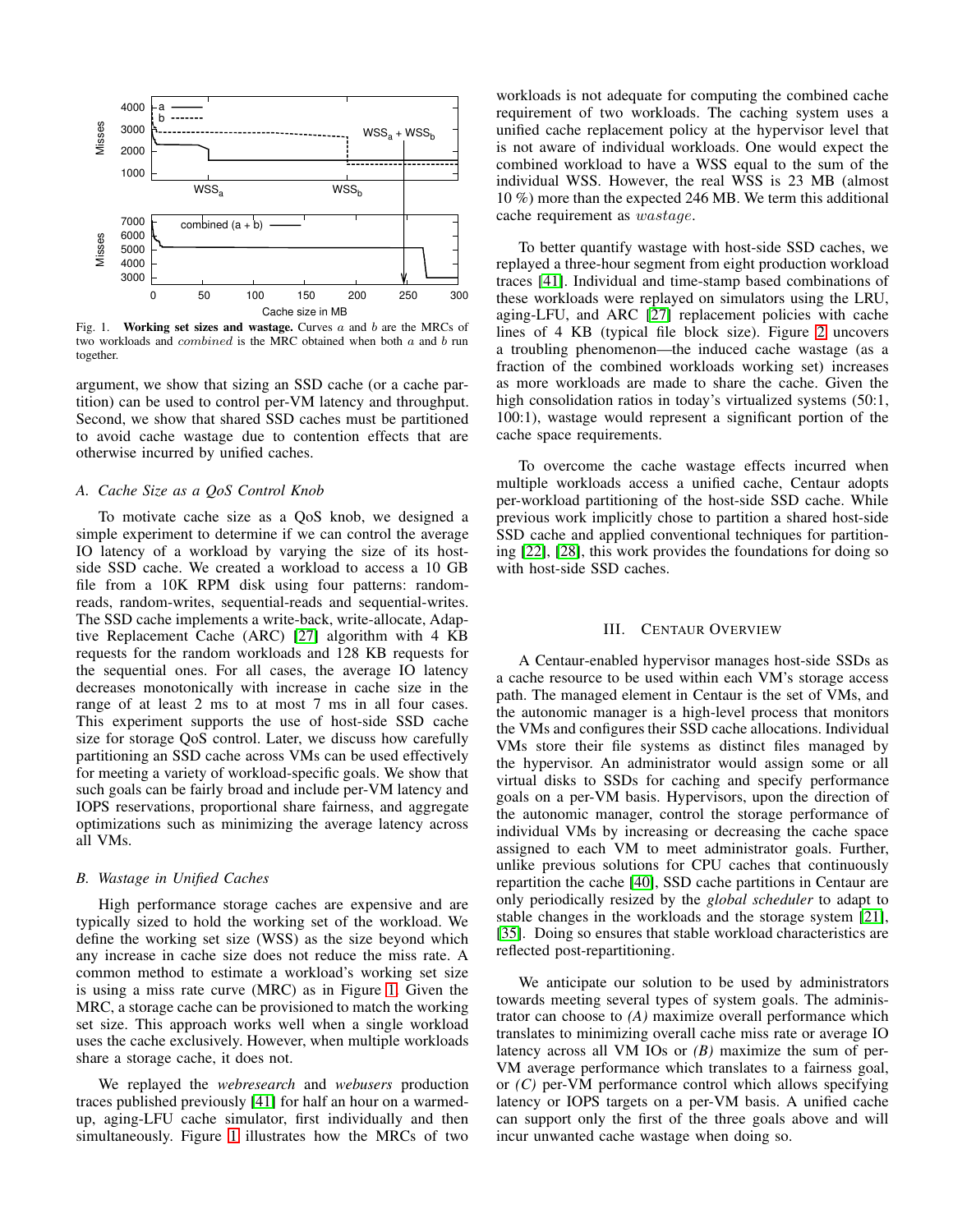

Fig. 2. How does wastage scale? The leftmost pot tracks wastage as a percentage of the total cache requirement. It grows as the degree of contention increases. While wastage with Aging-LFU grows slower than with LRU or ARC, its overall cache requirement is higher than either (as shown in the three rightmost plots).

<span id="page-2-0"></span>

Fig. 3. Example of cache partitioning. A cache of size 2 is partitioned across two VMs. VM MRCs are shown with the optimal assignment of cache shown in grey: one cache unit to each VM.

<span id="page-2-1"></span>

Fig. 4. Sample MRC and its convex minorant.

#### <span id="page-2-2"></span>IV. BACKGROUND ON CACHE PARTITIONING

Wastage in shared caches can be addressed with cache partitioning. Most partitioning approaches in the literature are based on *miss rate curves* (MRC), which define the miss rate for a given cache size. We illustrate the use of miss rate curves to find the allocation that optimizes a specific goal minimizing the sum of average VM miss rates. Assume there are two VMs reading from random locations within a file. VM 1 reads a file of size 2 GB and VM 2 reads a file of size 1 GB. Figure [3](#page-2-1) shows the MRCs for both VMs. The miss rate is 1 for a cache size of 0 for both VMs; it is 0 for cache sizes greater than the size of the files read (2 GB for VM 1 and 1 GB for VM 2). For a 2 GB cache, assigning 1 GB to each VM is optimal when minimizing the overall cache miss rate. This partitioning results in a total miss rate of  $0.5 = 0.5 + 0$ and is depicted as the shadowed regions in Figure [3.](#page-2-1)

While this seems straightforward, the number of possible partitions grows exponentially with the number of workloads. Rajkumar *et al.* proved that optimal cache partitioning is NP-hard [\[32\]](#page-9-16). Stone *et al.* proposed an approximation algorithm using convex hulls for solving this problem [\[38\]](#page-9-10). This approach and its variants have been used for partitioning CPU, main memory, and storage system caches [\[9\]](#page-9-17), [\[29\]](#page-9-18), [\[31\]](#page-9-19), [\[37\]](#page-9-20), [\[39\]](#page-9-21), [\[40\]](#page-9-13), [\[45\]](#page-9-22).



<span id="page-2-3"></span>Fig. 5. MRCs for large requests sizes. Random reads from a file at two granularities, with request size (rs) = 1 and with  $rs = 64$ .

# *A. The Convex Hull Approach*

Current cache partitioning algorithms follow the *convex hull* approach. The convex hull of a set of points is the smallest convex polygon that contains all the points. The convex minorant is the greatest convex curve lying entirely below this polygon (Figure [4\)](#page-2-2). The partitioning algorithm first computes a convex minorant for the MRC of each VM and then applies an iterative, greedy search algorithm on the minorants to find a close-to-optimal partitioning of the cache space as follows:

- 1) Initialize partition sizes  $s_k$  to zero.
- 2) Calculate the convex minorant  $m_i(s_i)$  of the MRC for each VM *i*.
- 3) Increase by one unit the partition size of the VM  $k$ which would benefit the most computed as  $m_k(s_k)$  –  $m_k(s_k+1)$ , the reduction in the miss-rate for the VM.
- 4) Repeat the previous step until all cache space has been assigned.

#### *B. Problems with the Convex Hull Approach*

The above approach fails when used for host-side SSD caches and will fail for other caches with the properties discussed below. Unlike CPU caches, the SSD cache access granularity can be arbitrarily large. For a multi-block cache request, some blocks could be resident in the SSD cache while others are not. Since a block request can complete only when all blocks have been retrieved, we consider a request to the host-side caching layer as a cache hit only when all the blocks accessed are found in the cache. The effect of this requirement is that the probability of a cache hit decreases with the request size. For example, if the cache size is 10 MB, requests of 1 MB are less likely to hit the cache than requests of 4 KB.

We illustrate the problem with the convex hull approach empirically. The dotted line in Figure [5](#page-2-3) shows the MRC for a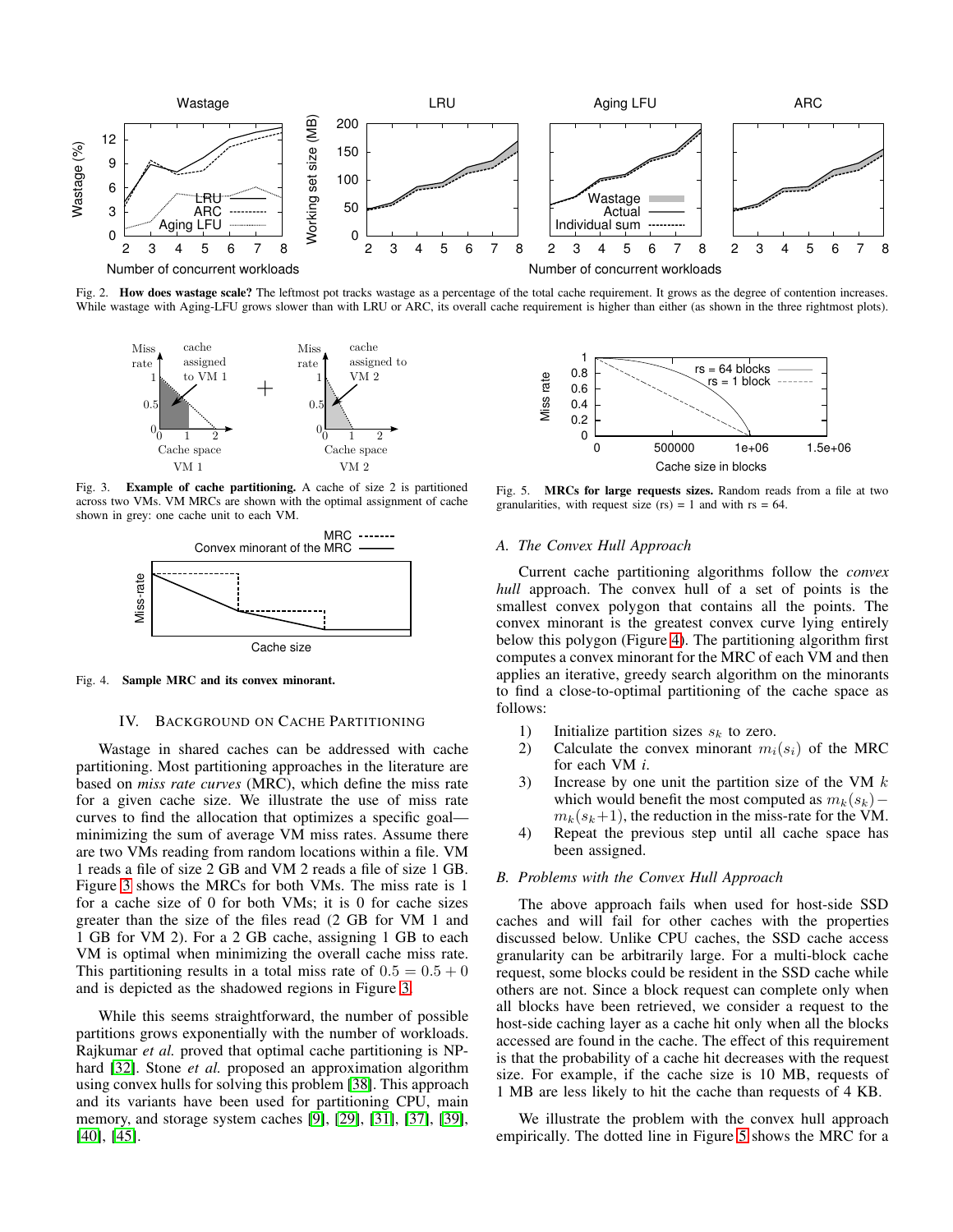

<span id="page-3-0"></span>Fig. 6. Convex hull approach versus using the full MRCs. Nine production traces were replayed using a partitioned cache of varying size with the convex hull approach and when using full MRCs.

workload that randomly reads from a file of one million blocks using a request size of one block. As expected, the miss rate decreases as a straight line from 1 when there is no cache to a miss rate of zero when the cache has the size of the file. The solid line shows the MRC for the same workload but when requests are of size 64 blocks. The curve becomes concave because as the size of the request increases, the chances of hitting the cache decrease. The problem with the convex hull approach is that both these workloads have the same convex minorant and are therefore treated identically by the allocation algorithm. This can lead to a substantial approximation error. For instance, if the workload issued requests of size 64 and the algorithm assigned it half a million blocks of cache expecting a cache miss-rate of 0.5, in reality, the workload would incur a miss rate of 0.8 instead, an error of 60% in the miss-rate estimation.

To understand the significance of this loss of accuracy in miss-rate estimates, we analyzed an entire day of nine production storage traces [\[41\]](#page-9-12). We replayed the traces simultaneously on a cache simulator that partitions the cache space every 5 minutes across all the workloads. Figure [6](#page-3-0) shows the total miss rate across all workloads at different caches sizes when partitioned either using the convex hull approach or using full MRCs. The convex hull approach can lead to an increase in total cache miss-rate of as much as 20%.

## V. PARTITIONING FOR PERFORMANCE

In this section, we describe how Centaur dynamically partitions a host's SSD cache for improving overall performance and for reducing the sum of the average latencies across all VMs.

#### *A. Partitioning for IO Latency Minimization*

Centaur predicts the sum of IO latencies, probabilistically searches the space of potential partitioning outcomes, and chooses the partitioning outcome which results in the smallest sum of IO latencies across VMs. The process (at every epoch) follows the steps listed below:

- 1) Construct a miss rate curve (MRC) for each VM.
- 2) Use the MRCs to predict the IO latency for each VM at all possible cache sizes, thereby creating the *latency curve* for each VM.
- 3) Use a probabilistic search using the latency curves to find the partitioning candidate that produces the smallest sum of IO latencies across all VMs.

#### *Step 1: MRC construction for external caches*

Following Denning's locality principle [\[7\]](#page-9-23), we assume that the MRCs of two consecutive partitioning epochs are likely to be similar and construct MRCs for future use using the IO accesses during the previous partitioning epoch. Centaur's MRC construction technique is an adaptation of Mattson's stack algorithm [\[25\]](#page-9-24). Mattson's stack algorithm was originally designed to create MRCs for the LRU cache policy; later it was shown to work for other policies (e.g., LFU [\[5\]](#page-9-25)). Each time an element is accessed, the *stack distance* (depth in the stack at which the element was found because of a previous reference) for the reference is determined. The algorithm updates a histogram of stack distances upon every access, thereby capturing the hit count at every possible stack distance. The workload's MRC is constructed from the final histogram of stack distances.

We changed Mattson's stack algorithm to account for the unique properties of external caches (which support multi cache-block accesses) and our proposed *batched cache population* mechanism (discussed further in Section [VII-C\)](#page-5-0). Our first modification to the Mattson's stack algorithm is at the histogram construction step; we record a hit only if all the blocks forming a single request are found in the cache. If a request has more than one block, we update the histogram only for the block that has the largest stack distance. This ensures that cache hits for multi-block requests are accounted for correctly in the MRC. Specifically, if the cache size is greater than the largest stack distance (for a set of blocks that are accessed in a single request), the request will hit only if the largest of the stack distances is smaller than the cache size.

The second modification accounts for batched cache population. We construct the histogram of stack distances using an LRU stack that is only updated on every batched cache population event. Our goal with this modification is to use this modified histogram and create an MRC that will mimic the miss behavior of a cache whose blocks only get updated during batched population operations. The batched updates are implemented by periodically replacing the LRU stack with a shadow stack that is updated on every access.

# *Step 2: Construction of latency curves*

We construct latency curves for VM workloads using the MRCs computed using our modified Mattson's stack algorithm. IO latency prediction can be done similar to the approach of Soundararajan *et al.* [\[37\]](#page-9-20):

$$
lat = (1 - mr) * lat_{ssd} + mr * lat_{disk}
$$
 (1)

Where  $lat$  is the predicted average IO latency,  $mr$  is the missrate as obtained from the MRC, and  $lat_{ssd}$  and  $lat_{disk}$  are the VMs recently measured IO latencies for the SSD cache and disk respectively. However, using previously measured IO latencies can lead to large inaccuracies. A simple scenario where this can happen is when the prediction leads to IOPS saturation on the disk, while the measurements are from an unsaturated state. For example, if the current state  $lat_{disk}$  is low, then a prediction of IO latency at higher miss rates would fail because  $lat_{disk}$  would not be low anymore. Since latency for a VM is measured while running with other VMs, adding and removing VMs from the hypervisor lead to inaccuracies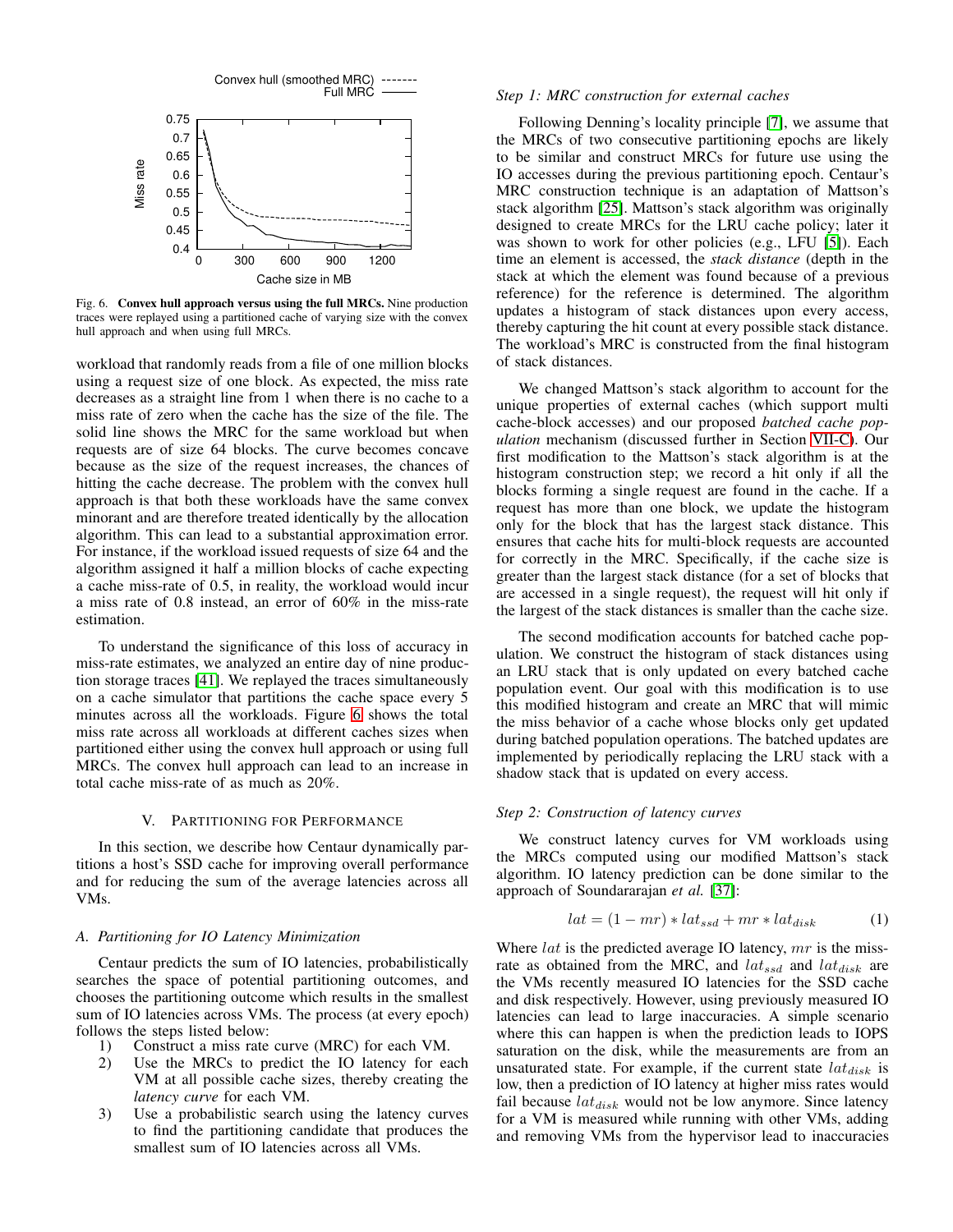

<span id="page-4-0"></span>Fig. 7. Latency reservation. The latency curve is modified by extrapolating the point at which it hits the reservation to the infinite.

in the latency curve. This and changes in application behavior prompted updating the latency frequently in Centaur.

Our SSD caching solution follows a three step process iteratively: *(i)* plan a partitioning, *(ii)* repartition the cache across the VMs, *(iii)* measure the resulting IO latencies, and then restarts the whole process again. The process is stopped when the deviation between the measured and predicted IO latencies converge to a difference less than a small constant.

# *Step 3: Probabilistic Search*

Once the latency curves have been created, we use a probabilistic search to evaluate potential allocations. These allocations are evaluated by adding up the IO latencies for all VMs at candidate partition sizes. If a candidate partition size of a VM k is  $s_k$  and its latency is  $L_k(s_k)$ , then the search will attempt to minimize  $\sum_{k=1}^{N} L_k(s_k)$  such that  $\sum_{k=1}^{N} s_k = S$ where  $S$  is the total size of the cache. We chose simulated annealing (SA) [\[19\]](#page-9-26) as the probabilistic search technique to search for the best partitioning outcome. While classic hill climbing only allows changing to a better solution thereby exposing itself to getting trapped in local optimal, SA probabilistically allows changes that may degrade the solution.

#### *B. Partitioning for Other Performance Goals*

The above outlined approach for minimizing sum of VM IO latencies can be easily adapted to meet other goals such as maximizing overall IOPS performance. For IOPS maximization, Centaur uses IOPS curves in place of latency curves. It predicts IOPS and generates  $1/IOPS$  curves using:

$$
IOPS = \frac{IOPS_{disk}}{MR} \tag{2}
$$

where  $MR$  is miss rate and  $IOPS_{disk}$  are the recently measured IOPS of the disk only. Each time the disk has an IO, the SSD has  $(1 - MR)/MR$  IOs. Therefore, the total IOs in a second is  $IOPS_{disk} + IOPS_{disk} * (1 - MR)/MR$ . Minimizing the cumulative  $1/IOPS$  curve maximizes overall IOPS across the VMs.

#### VI. PARTITIONING FOR QOS

Centaur extends its approach to performance maximization to meet QoS targets globally as well as on a per-VM basis.

#### *A. QoS: Reservations*

The proposed algorithm can be used to implement QoS reservations for both latency and IOPS. For brevity however, we will limit our discussion to latency reservations noting that a similar approach can be used for IOPS reservations. Our approach to reservation modifies the latency curve for each VM with a latency reservation requirement and this change occurs at the latency curves construction step itself and the modified latency curve is used by all later steps of the algorithm. Specifically, for all VMs with latency reservations, we first calculate the cache size at which the target latency reservation is achieved. Next, we create a modified latency curve by extrapolating the latency at that point to  $[0, \infty]$ . Consequently, cache sizes that are smaller than the one required to meet the target latency reservation all result in infinite latency and thus will not be chosen by the partitioning algorithm. Figure [7](#page-4-0) shows the modified latency curve for a VM with latency reservation of 5 ms.

Since QoS reservations are fixed targets (instead of an optimization), we apply a basic form of admission control next. This admission control checks whether the system can satisfy the requested reservations. We check that new reservations are satisfiable based on the current latency predictions (i.e., latencies in the current system state). Notice, however, that this can lead to false negatives or false positives. False positives are solved by having the algorithm go through the iterative process discussed earlier and stopping after a certain number of iterations if there is no convergence. Non-convergence indicates that the reservation target cannot be met given existing reservations and the current system state. While our solution does not address false negatives, we found that false negatives do not occur in practice. Furthermore, false negatives do not compromise the reservations of other workloads.

# *B. QoS: Proportional Share Fairness*

Fairness and performance maximization or reservation are distinct problems and require different approaches. We treat these as different techniques that may not be used together. Again, we restrict our discussion to latency fairness for brevity; IOPS fairness follows a similar approach. For simple fairness with equal shares, we construct latency curves as before and use them to greedily find the partitioning at which latencies are equalized. Starting from an arbitrary partitioning, we minimize the difference of latencies by incrementally resizing the partitions. The key difference in the process are the intermediate steps which attempt instead to minimize is the largest latency difference across all pair of workloads. In each iteration, the algorithm increases the partition size of the VM with the highest latency and decreases the partition size of the VM with the lowest latency. The algorithm stops when the largest latency difference is smaller than a threshold. This algorithm makes the assumption that latency decreases monotonically as cache size increases; if this is not found to be true at any point during its iterative execution, the algorithm stops.

This algorithm can be easily adapted to implement arbitrary shares. For every VM, the shares force an increase or decrease their latency curves artificially. For instance, with shares of 1:2 we retain the latency curve of  $VM_1$  and artificially scale (increase) latencies in  $VM<sub>2</sub>$ 's curve by a factor of two. The new latency curves are then used to achieve simple fairness as described in the previous paragraph.

#### VII. IMPLEMENTATION

This section discusses how Centaur deals with the hostside flash cache in terms of IO handling, cache replacement,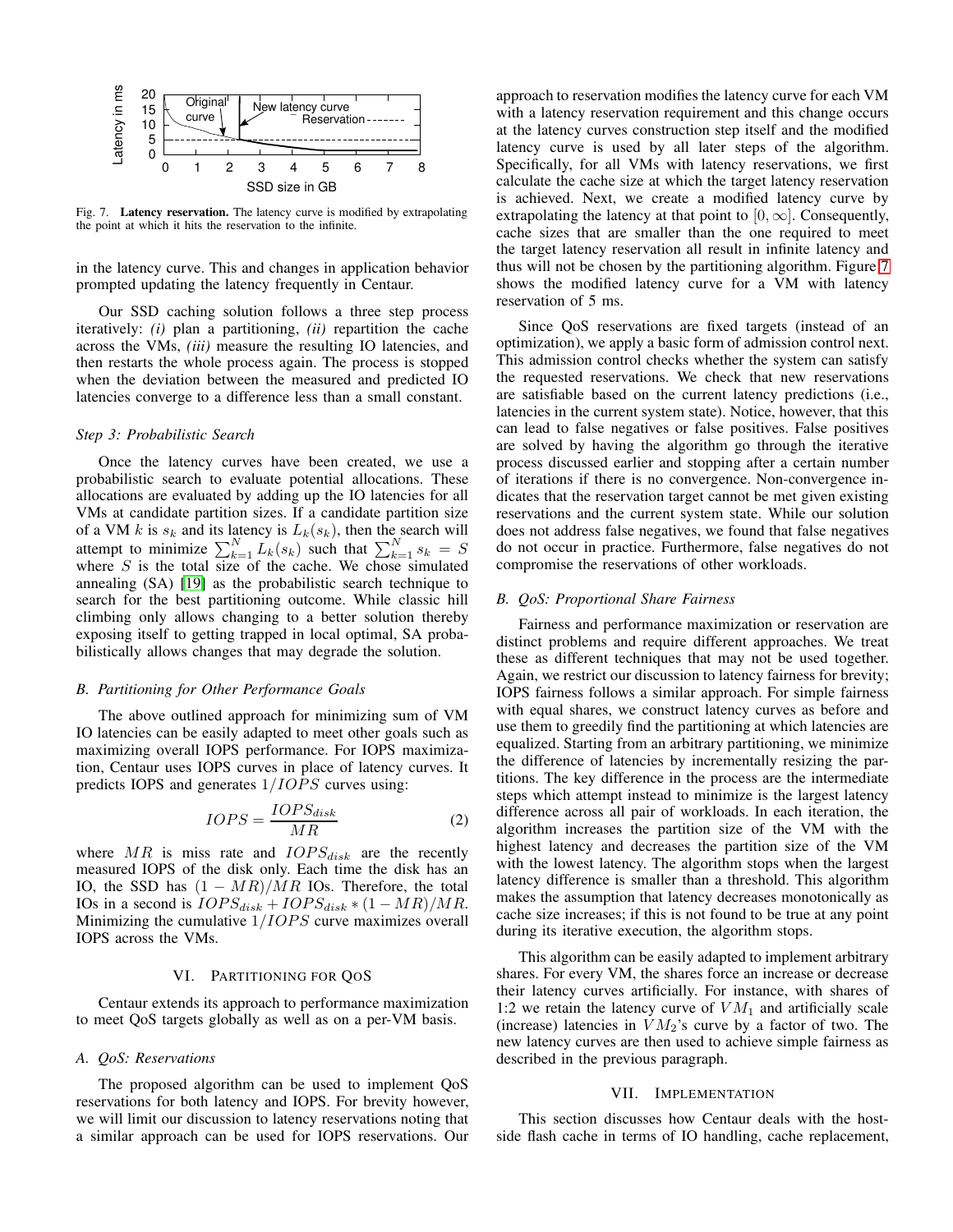and data consistency.

#### *A. Cache Implementation*

Centaur is a host-side caching layer in the VMware ESX hypervisor that uses the vSCSI filter API available to third party kernel modules. Centaur's kernel module inserts a filter instance per virtual disk, and exposes cache controls to a user-level agent that performs cache partitioning. The implementation supports both a conventional *unified* cache and our *partitioned* cache to compare the performance of these architectures.

With Centaur, as with many virtualization architectures, all IOs initiated by virtual machines are handled by the hypervisor. The virtual disk layer of the ESX hypervisor translates a guest's virtual disk IO into a file access IO to the hypervisor managed file system located in a SAN store. An instance of the filter is attached to a specific virtual disk and redirects all IOs to the local flash on a cache hit or to the SAN on a miss.

Per-VM host-side flash caches, like virtual disks, are stored as individual files in a file system on the flash device. Centaur uses one cache file per VM and implements partitioning by limiting the physical size of these files. The unified and partitioned caches are both write-back caches, that are more effective for mixed workloads that contain both reads and writes [\[20\]](#page-9-3). As we shall elaborate later, cache metadata is persistent and journaled to ensure crash consistency for the host-side cache.

#### *B. Cache Partitioning*

Centaur's cache partitioning is the key mechanism that eliminates cache wastage by isolating the cache usage of VMs. It is also the knob used for controlling the IO performance experienced by individual VMs when accessing their respective virtual disks.

A *global scheduler* is in charge of partitioning the SSD space among the various cache files and it implements the partitioning algorithms presented in the previous sections. Recent developments in low-overhead MRC construction make the necessary frequent, online MRC construction practically feasible [\[34\]](#page-9-27), [\[43\]](#page-9-28), [\[44\]](#page-9-29). The global scheduler runs every "partitioning epoch," which is configurable in our implementation. We chose five minutes as the default duration after a pilot examination of its impact for the workloads in our study. The data mover implements partitioning by controlling the size of the per-VM cache files by allocating and freeing blocks in them. Management of individual cache partitions is discussed next.

# <span id="page-5-0"></span>*C. Cache Replacement*

Conventional cache replacement policies are designed for CPU and buffer caches. These policies are required to move blocks into the cache directly after a miss, i.e., on-demand, since the cache lies in the data access path. In other words, the cache gets populated as a side-effect of the access itself, and more importantly, with *zero overhead*. We call this behavior of conventional cache replacement mechanisms as *on-demand cache population*. For an external memory cache such as hostside flash, populating the cache incurs additional overhead: potentially evicting an existing dirty element and writing a new element into the cache both incur additional IO latency. While it is certainly important to do so for items that are frequently accessed, it can be counter-productive to do so for every item that misses the cache [\[35\]](#page-9-15).

An alternate approach to cache population is to perform such operations in batches (e.g., periodically or triggered by cache miss-count): the per-VM caches are (re)populated during "mover epochs" by a data mover process that moves multiple blocks to and from the cache based on the chosen cache replacement policy. *Batched cache population* utilizes storage workload stability properties [\[4\]](#page-9-30), [\[11\]](#page-9-31), [\[41\]](#page-9-12) and is particularly attractive for external caches that are not in the storage access path. With batched cache population, the additional IO operations due to cache population to both the flash cache and the storage system can be deferred and aggregated. Batched cache population can reduce the number of additional writes to populate the cache since spurious cache population with unimportant data can be avoided. Because it enables higher levels of eviction IO parallelism, it can improve eviction performance to both the flash cache. Further, batched cache population reduce the number of evictions from flash since aggregate cache access behavior is considered. On the negative side, batched cache population can potentially incur higher cache misses transitorily, in proportion to the rate of change of the working-set of the workload. We evaluated on-demand and batched (with periodic trigger) cache population techniques in Centaur for the production traces that we analyzed and found that we can improve overall throughput by making such data movement periodically rather than on-demand in the IO path.

# *D. Crash Consistency*

Persistent services require both consistency and persistence of data to recover correctly after a system failure [\[10\]](#page-9-32). Ensuring these properties for both data and the internal metadata of the cache is thus critical for a write-back caching solution [\[20\]](#page-9-3). Write-back caches can contain dirty data not present in the backing store. Therefore, when restarting a VM we must access its backing store *and* all its cached data on the SSD. Centaur keeps the mapping information for cached data persistently in the SSD cache itself so that it can be queried it when a VM restarts. To minimize the impact on IO performance, Centaur journals the updates to these persistent mappings in memory and then replays the journal before data mover migrations during each mover epoch.

## VIII. EVALUATION

Our evaluation of Centaur aims to answer the following questions:

*Performance maximization* (1) How does a partitioned cache perform compared to a unified cache? (2) How do these approaches adapt to the performance properties of the cache?

*QoS control* (3) How accurate are our proposed proportional share fairness and (4) reservations techniques?

*Overheads* (5) What are the performance overheads of partitioning and what are the sources of the overheads?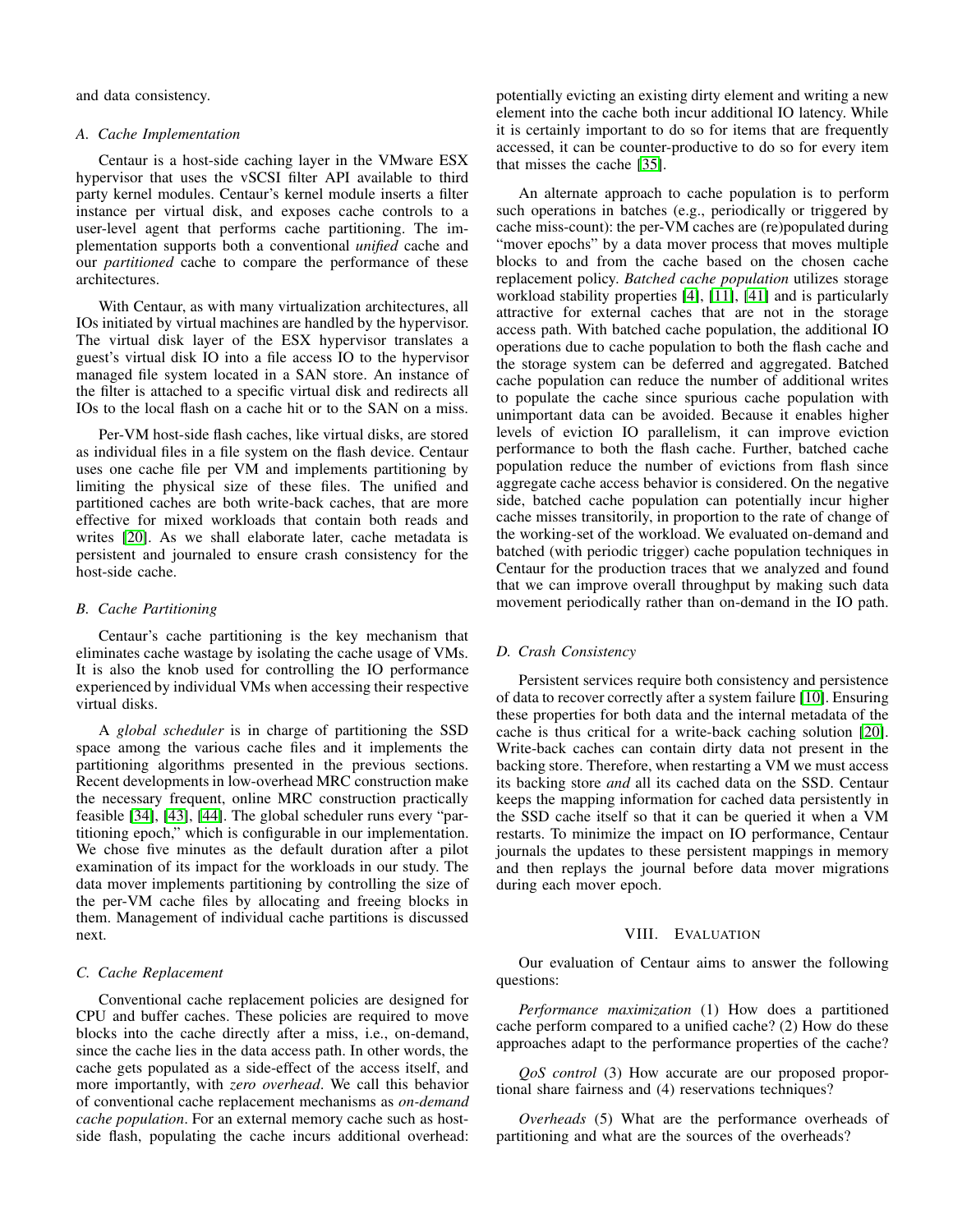

<span id="page-6-0"></span>Fig. 8. 28 Virtual Linux desktops booting simultaneously using an 6 GB SSD cache. A global LFU cache and a partitioned LFU cache were used.

#### *A. Experimental Setup*

After a sensitivity analysis of the parameters of Centaur with several workloads, we chose the cache block size as 128 KB, the partitioning epoch as 5 minutes, and the mover epoch to be 1 minute long. We used the aging-LFU cache replacement policy [\[33\]](#page-9-33). The host was a dual socket machine with AMD Opteron 270 dual core processors, each running at 2 GHz and 4 GB memory. We used two kinds of VMs in our experiments: a Linux Ubuntu VM with a 30 GB virtual disk, one virtual CPU, and 1 GB of memory; and a Windows 7 VM with 40 GB of virtual disk, one vCPU, and 2 GB of memory. We used an 120 GB Intel X25-M SSD as the hostside cache, but limited its available capacity in proportion to the total working-set size of the workloads sharing the cache in a given experiment. The backing store was an EMC Clarion CX4 Model 120. The data mover and the hypervisor were configured to have an issue queue length of 32 outstanding IOs (OIOs) each.

We evaluated Centaur using a mix of microbenchmarks, macro-benchmarks, and production storage traces. The microbenchmarks used Iometer  $[3]$  on Windows and  $f$ *io*  $[2]$ (with the *libaio* engine) on Linux for workload generation. All experiments used 32 OIOs unless stated otherwise. The macro-benchmark used was Filebench [\[26\]](#page-9-11) OLTP. Finally, we replayed several production storage traces [\[41\]](#page-9-12).

# *B. Performance Maximization*

*1) Unified vs. Partitioned SSD Caches:* In our first experiment, we evaluated the solution's effectiveness when maximizing average IO throughput. Both variants (partitioned and unified caching) use the same implementation except that the unified cache uses no partitions. The partitioned cache was configured to maximize overall IOPS; the unified cache does so by design. We fixed the total cache size to 6 GB for both variants.

The first experiment involved booting 28 Ubuntu 10.04 desktop systems simultaneously and measuring the *rebooting time* as reported by Bootchart [\[1\]](#page-9-36). We booted all the systems simultaneously, twice, to allow warming up of the cache and partitioning. Figure [8](#page-6-0) shows the rebooting time of all 28 machines for global and partitioned caches. The  $x$  axis is sorted by reboot time. Average reboot time was 32 seconds with a partitioned cache and 39 seconds with a unified cache. Compared to the 55 second rebooting time of the 28 VMs without an SSD cache, the unified cache offered a



Fig. 9. Replaying nine production storage traces.

<span id="page-6-2"></span><span id="page-6-1"></span>seq (OIO=8, bs=32k) Latency (usec) IOPS SSD 648 1886 SAN 1548 1689 TABLE I. Device characteristics.

29% improvement while the partitioned cache offered a 42% improvement. With partitioning, cache wastage is eliminated, and the VMs incur fewer SSD cache misses, experience greater IOPS, and ultimately improved reboot times.

Using a partitioned cache improves fairness across the VMs, because we nearly equally allocated cache space to each VM. This results in the partitioned cache reducing the variance in boot time relative to the unified case. We found that with unified cache some VM's boot up took twice as long as others, because they received one third the cache space in comparison.

In the next experiment, we evaluate the additional cache misses due to cache wastage using the production storage traces described earlier. We replayed nine production workload traces simultaneously on a unified and a partitioned aging-LFU cache. Trace replay duration was 1 day for each trace, and we repeated the experiment for different cache sizes. Figure [9](#page-6-1) shows that for sizes larger than 300 MB up to 1.2 GB, the partitioned cache incurred at least 15% fewer cache misses than the unified cache. These reduced misses translated to a reduction of 1 GB of data transferred from the SAN store, which directly impacts performance of the VMs.

*2) Adaptation to Specific Storage Characteristics:* Some SSD specific performance oddities are slow writes, and sequential read performance that is comparable to that of the SAN store. Conventional caches would minimize the number of IOs to the SAN store, even if these would have been serviced efficiently by the SAN store. The latency and IOPS curves based techniques use observed performance data from individual tiers (SSD cache or SAN store). Thus, our latency and IOPS curves adapt to how individual VMs will benefit from the SSD cache versus the SAN store for a given target performance metric and allocating cache space for the VMs accordingly.

The next experiment illustrates the need to adapt to workloads respond on different devices. We show this by colocating a sequential read workload reading a 5 GB file with a random workload reading a 10 GB file. We configured the sequential read workload to generate a similar number of IOPS when using the SAN store or the SSD. The workload only generated 11% more IOPS on the SSD, but experiences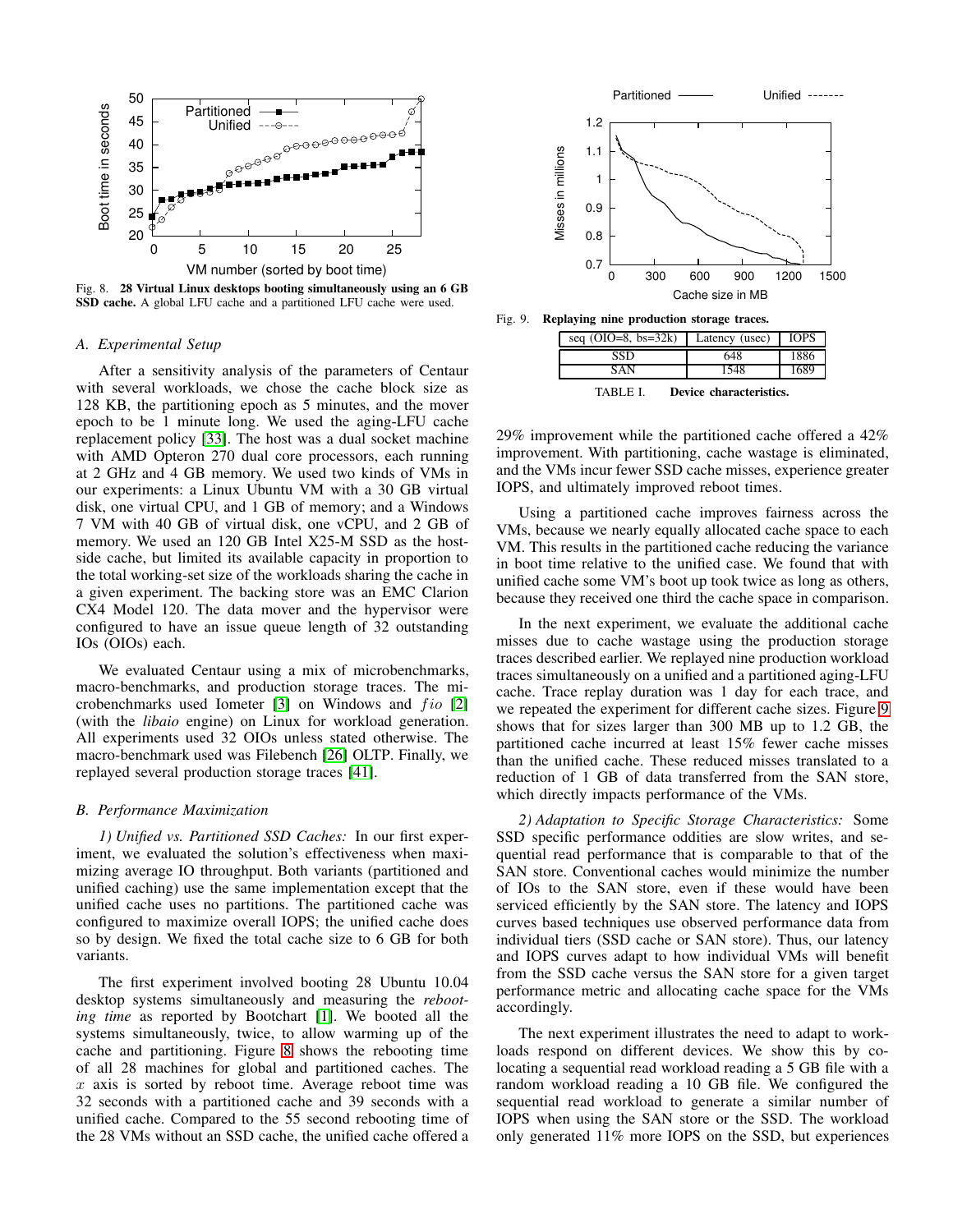

<span id="page-7-0"></span>

<span id="page-7-1"></span>Fig. 11. Adaptiveness to shares. How the SSD space for each VM adapts to changes in shares. The workload is Iometer with 50% random, 50% reads.

2.4X greater latency when using the SAN store. Table [I](#page-6-2) lists actual performance for this workload when using the SAN store or the SSD. Figure [10](#page-7-0) (a) shows the latency curves for both workloads. To minimize the average latency the best partitioning is to either: (i) allocate half of the cache to each VM, or (ii) allocate the entire cache to the random workload.

However, for maximizing IOPS, allocating half of the cache to each is not a good distribution because the sequential workload gets similar IOPS from the SSD and from the SAN store. Figure [10](#page-7-0) (b) shows the cost curves and how the sequential workload benefits only minimally from the SSD cache. Thus, the best distribution to minimize  $1/IOPS$  (i.e., maximize IOPS) is to allocate the entire cache space to the random workload. Our solution learns these properties about the workloads dynamically and allocates SSD cache space only to workloads that benefit from it.

# *C. Storage QoS*

*1) Proportional Share Fairness:* To evaluate how our solution implements proportional share fairness, we dynamically varied the desired (target) latency proportions for two VMs running an instance of Iometer with mixed read-write and random accesses. Each workload accesses a file of 1 GB with 4 OIOs; the initial cache partition size is set to 500 MB per VM. Iterations of the fairness algorithm were configured to occur every 5 seconds and cache size increments and decrements were in units of 10 MB.



<span id="page-7-2"></span>Fig. 12. Latency reservation.

Figure [11](#page-7-1) shows the outcome of configuring latency shares for VMs. The requested changes in the desired latency shares are listed at the top of the plot. When latency shares are modified, within 2–3 minutes, our solution adapts per-VM latency to the specified shares with less than 5% of error. The changes, however, are not immediate because the cache was configured to only move 10 MB of data from/to the cache every 5 seconds; if we assume that latency is proportional to cache size, then the slope of the latency adaptation would be proportional to the frequency of the iterations.

*2) IOPS and Latency Reservations:* To evaluate the effectiveness of IOPS and latency reservations, we co-located 3 workloads on the same host and set latency reservations for only one of them, 350 seconds into the experiment. For the workloads, we used Filebench OLTP in its default configuration and a footprint of 8 GB per workload to stress an SSD cache limited to a total of 12 GB across the three workloads. Filebench OLTP performs 8 KB random IOs, with 75% of reads and writes and keeps 16 OIOs at all time.

Figure [12](#page-7-2) shows the effectiveness of our solution. In Centaur, reservations prescribe bounds on average latencies and not maximum latencies. Again, reservations are not met immediately since the system was bound by the speed of the data mover. The target workload needed 90% of its footprint cached to meet its latency reservation target which in turn caused 7GB to be moved from the SAN store to the SSD, thus requiring 150 seconds. We performed a similar experiment for IOPS reservation and found that the system was able to meet reservations with less than 10% of error. Additional analysis of the data revealed that the interference introduced by the data mover with respect to meeting the reservation target was much higher for an IOPS reservation than with latency reservation  $(\sim 10X$  more).

## *D. Overheads*

Next, we evaluate the overhead of the cache partitioning solution by comparing storage performance across 3 caching configurations: (1) our partitioned caching system (full sys), (2) when the workload accesses the backing store directly without any caching (van disk), and (3) a variant of our system where we do not maintain persistent block mappings for the SSD cache (modif sys).

We used a single Iometer workload within a Windows VM for this experiment. The workload is a 50% mix of reads and writes on 1 GB with a cache of 100 MB. Figure [13](#page-8-0) shows warm cache IOPS, and average and maximum latency for each of the three configurations. The first observation is that in the average case, both caching systems perform better than the system without caching. The caching variants both provide approximately the same average latency and IOPS indicating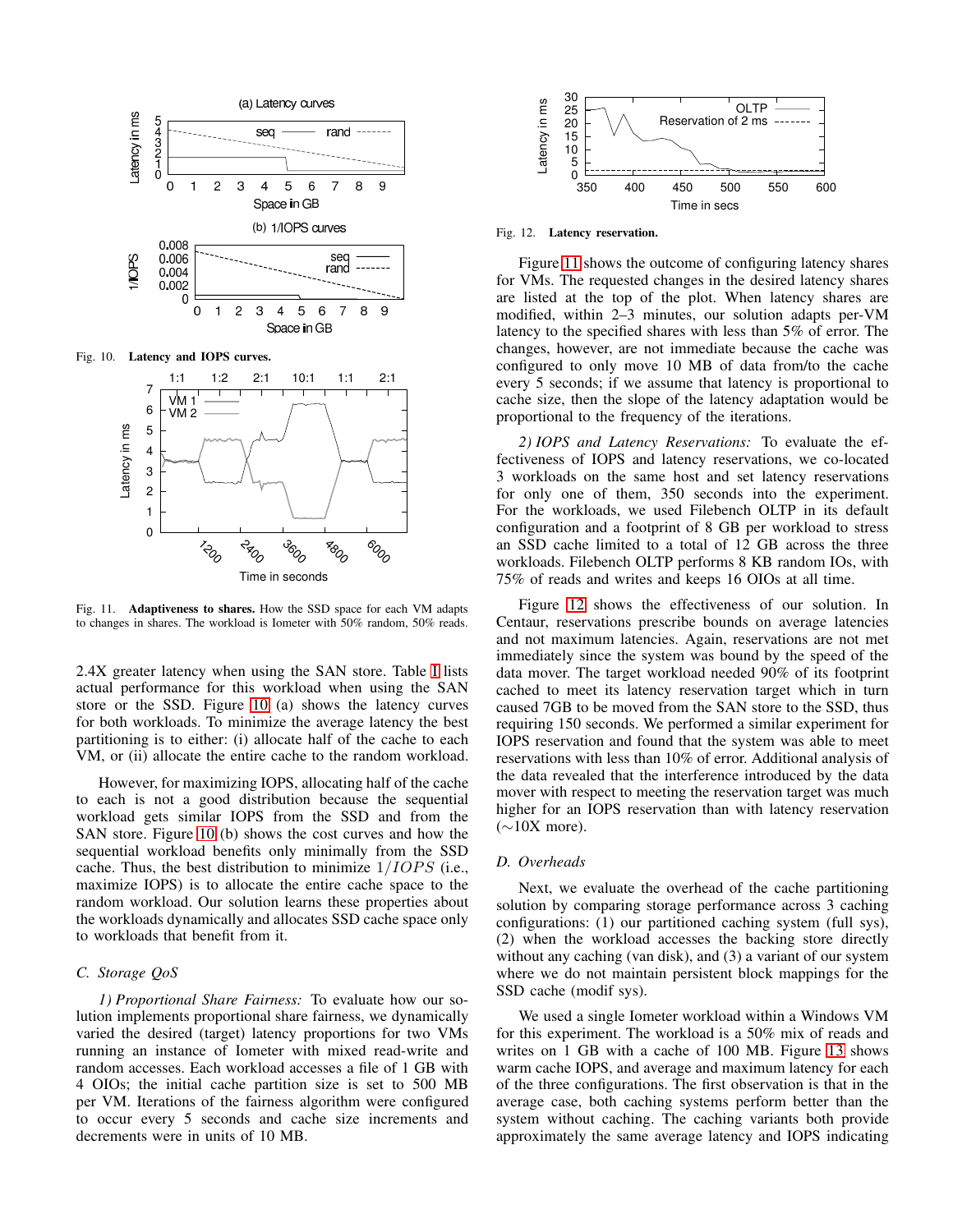

<span id="page-8-0"></span>Fig. 13. Full system (full sys) performance compared to a non-caching solution (van disk) and a simplified cache that does not maintain persistent mappings for cache entries (modif sys). 4 KB aligned random reads/writes on 1 GB using 100 MB of cache.

that average case overhead is acceptable. However, the maximum latency of the full system with persistent mappings is almost one order of magnitude higher than the one without persistent mappings. We noticed that these spikes in latency occur every mover epoch, and specifically, every time the journal is replayed. The scheduling and execution of mover epochs were not optimized in our system and we expect that optimizing these carefully would help reduce the observed latency spikes. Another interesting observation is that IOPS for the full system are higher than the non-persistent cache variant; the journal replaying was merging and sequentializing writes much better, an unplanned benefit!

# IX. RELATED WORK

Managing cache contention across multiple workloads is a well-studied problem in the research literature starting with seminal work on memory contention done by Denning [\[8\]](#page-9-37) to the very recent works on SSD cache partitioning [\[22\]](#page-9-6), [\[28\]](#page-9-7), [\[36\]](#page-9-38). Centaur distinguishes itself from this body of work in its novel and robust approach to online cache partitioning that is free of assumptions contained within established cache partitioning techniques and that do not apply to external memory flash caches, and by building practically usable QoS control knobs for storage administrators.

#### *A. Partitioning for Performance*

Rajkumar *et al.* prove that optimal cache partitioning is NP-hard [\[32\]](#page-9-16). Stone *et al.* [\[38\]](#page-9-10) analytically showed that for minimizing overall miss rate and assuming convex MRC curves, optimal partitioning can be achieved by choosing allocation sizes for which derivatives of miss rates are the same across all workloads. Thiebaut *et al.* [\[40\]](#page-9-13) then developed a practical implementation of Stone's algorithm by approximating MRC derivatives rather than constructing full MRCs. Suh *et al.* [\[39\]](#page-9-21) proposed an approach to obtain the convex minorant of MRCs and a greedy partitioning CPU caches.

Arguing that a unified LRU main memory cache cannot avoid cache pollution, several researchers proposed partitioning buffer caches across processes [\[18\]](#page-9-39), [\[45\]](#page-9-22), [\[37\]](#page-9-20) or storage classes [\[9\]](#page-9-17). Zhou *et al.* [\[45\]](#page-9-22) argued that most MRCs for main memory workloads are convex and used a greedy MRC-based approach to partition main memory for minimizing aggregate miss ratio. Soundararajan *et al.* [\[37\]](#page-9-20) address partitioning of multiple levels of caches including memory and storage server caches to minimize average latency using latency curves that are similar to the ones we use in this work for host-side SSD caches. Goyal *et al.* [\[9\]](#page-9-17) also address the problem of dynamically partitioning storage server caches to address workload changes, again assuming that MRCs are convex.

Our approach has the following distinguishing characteristics from all of the related work. Previous work on modeling cache wastage has been focused on LRU-based CPU caches [\[41\]](#page-9-12). We generalize observations on wastage to other policies such as Aging-LFU and ARC. Further, we present empirical evidence to quantify the rather serious implications of wastage.

Much of the current SSD caching systems do not explicitly address inter-workload cache contention and simply employ unified cache replacement policies [\[6\]](#page-9-1), [\[16\]](#page-9-2), [\[20\]](#page-9-3), [\[30\]](#page-9-4). S-Cave implements cache partitioning by estimating cache demand and allocation of cache space to the individual workloads sharing the cache, optimizing the effective utility of a partition for a specific workload [\[22\]](#page-9-6). vCacheShare also implements cache partitioning, optimizing *cache utility* but by favorably allocating space to workloads that are better aligned with their cache management mechanisms [\[28\]](#page-9-7). While vCacheShare relies on an existing cache partitioning technique, S-Cave relies on a periodic heuristic that reallocates space based on hit-rate feedback. We empirically demonstrate that assumptions made by conventional cache partitioning approaches do not apply to out-of-core caches and that using existing cache partitioning approaches could lead to large errors in partitioning. Centaur is grounded in the established theory of MRCs but free from such assumptions. Further, Centaur is also the first to propose and validate the use of *throughput curves* with a similar capability as *latency curves*.

#### *B. Storage QoS*

Storage QoS has been addressed from several perspectives ranging from partitioning memory to IO throttling to storage migration. Host-side SSD cache sizing represents a powerful control knob for storage QoS that is complementary to these solutions. It provides much larger space for storage caching than main memory ballooning. However, it is less responsive than ballooning. In contrast to the IO throttling [\[12\]](#page-9-40), IO scheduling controls [\[15\]](#page-9-41), and storage migration [\[13\]](#page-9-0), [\[14\]](#page-9-42), [\[24\]](#page-9-43), [\[23\]](#page-9-44), that are all ultimately limited by storage performance, SSD caching provides a mechanism that allows greater separation of VM IO performance from storage performance.

Recent work by Sehgal *et al.* on using host-side SSD dynamic cache sizing as an IO latency control knob [\[36\]](#page-9-38). They employ a control loop of observed latencies to deliver specified latency guarantees probabilistically. In this paper, we go well beyond meeting specified latency targets and support a variety of optimization objectives such as minimizing IO latencies across groups of workloads, IO throughput control, and proportional share IO throughput fairness.

#### X. CONCLUSION

Host-side SSDs provide new opportunities for improving and managing storage performance. In this paper, we demonstrated that host-side SSDs demand new techniques for performance management and propose a system, Centaur, that